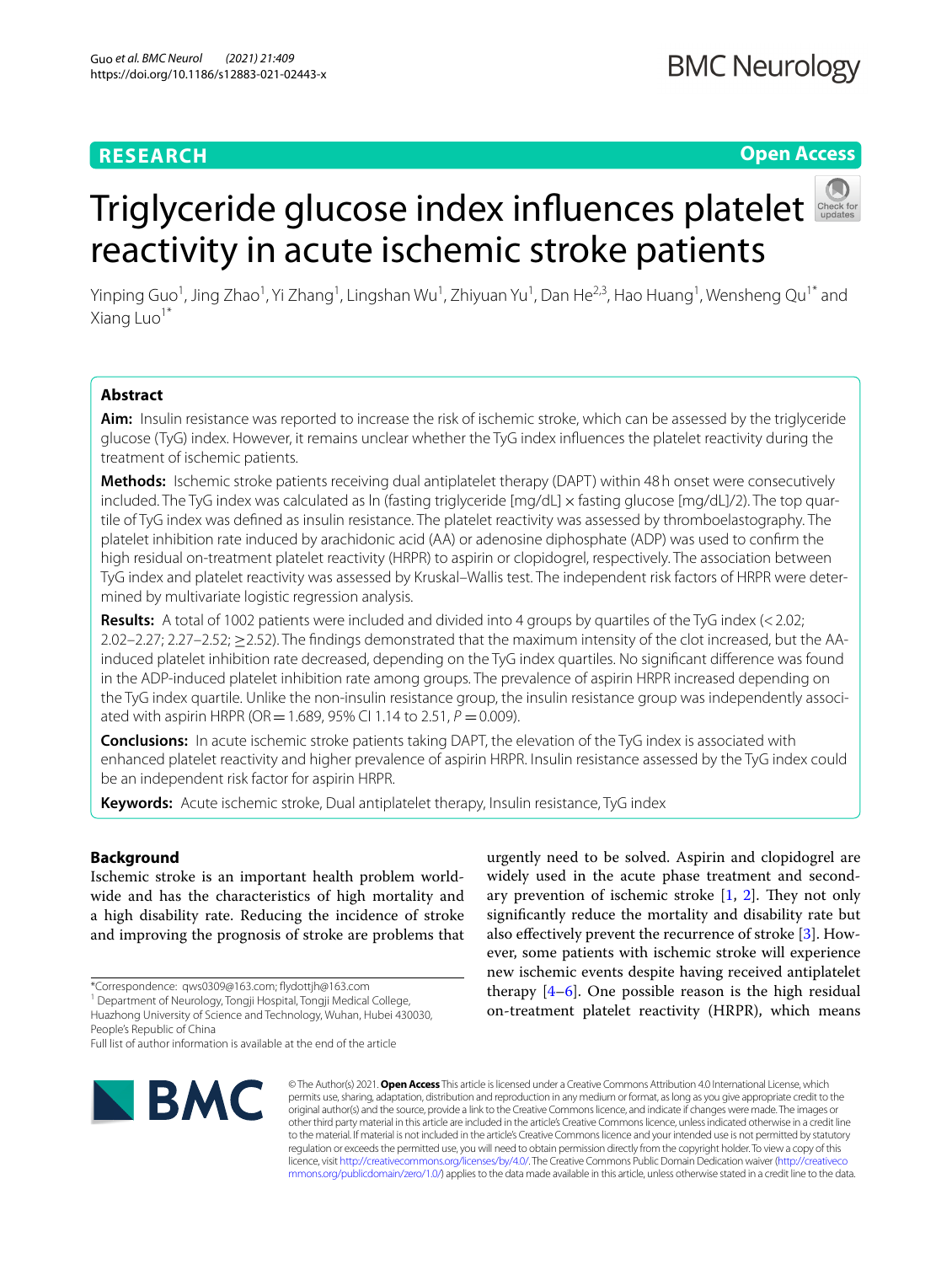a reduced platelet inhibition rate and the absence of an antiplatelet efect [[7\]](#page-6-5).

Insulin resistance is considered to be a signifcant risk factor of metabolic disorders [\[8](#page-6-6)], diabetes mellitus [\[9](#page-6-7), [10\]](#page-6-8), and atherosclerotic disease [[11,](#page-6-9) [12](#page-6-10)]. In addition, more and more evidence shows that insulin resistance is common in ischemic stroke patients [\[13](#page-6-11), [14\]](#page-6-12). Insulin resistance is independently related to the adverse clinical consequences of ischemic stroke, which can exacerbate the neurologic worsening during hospitalization and trigger the recurrence of ischemic stroke [\[15](#page-6-13), [16\]](#page-6-14). At present, the correlation between insulin resistance and platelet reactivity in acute ischemic stroke patients treated with dual antiplatelet therapy (DAPT) is unknown.

The gold-standard method for diagnosing insulin resistance is the hyperinsulinemic-euglycemic clamp (HIEC), which is not commonly used due to its cost and complexity [[17](#page-6-15)]. Although widely used in research, the homeostatic model for assessing insulin resistance (HOMA-IR) is rarely used in clinical practice because of the nonuniform standards. Relatively, the triglyceride glucose index (TyG index) is a simple, economical, and reliable evaluation index of insulin resistance [\[18](#page-6-16), [19\]](#page-6-17). It has been confrmed that the TyG index is signifcantly coincident with HIEC and HOMA-IR in both non-diabetic and diabetic patients [[20,](#page-6-18) [21\]](#page-6-19). Assessed by the TyG index, insulin resistance was reported to be associated with carotid atherosclerosis, [[22\]](#page-6-20) coronary artery calcification  $[23]$  $[23]$ , and ischemic stroke  $[13]$  $[13]$ . However, the correlation between the TyG index and the platelet reactivity in acute ischemic stroke patients receiving DAPT is unclear.

In order to disclose the impact of insulin resistance on HRPR, the correlation between the TyG index and platelet reactivity was evaluated in acute ischemic stroke patients who were receiving DAPT. The results may provide evidence for more efective individualized treatments during antiplatelet therapy.

#### **Methods**

#### **Study population**

Ischemic stroke patients who were admitted into the neurological department of Tongji Hospital were included retrospectively, from September 2013 and May 2019. Patients were included if: (1) over 18 years old; (2) with a diagnosis of acute ischemic stroke according to clinical symptoms and imaging (magnetic resonance/computer tomography); (3) receiving DAPT (clopidogrel 75mg/day and aspirin 100mg /day without loading dose) within 48h of symptom onset, according to guidelines when diagnosed as acute minor ischemic stroke (with a National Institutes of Health Stroke Scale (NIHSS) score  $\leq$  3) [\[24](#page-6-22)], high-risk transient ischemic attack (TIA, with a ABCD2 score  $\geq$  4), or symptomatic severe stenosis (70–99%) of a major intracranial artery (middle cerebral, carotid, vertebral, or basilar arteries) [[2,](#page-6-1) [25](#page-6-23)], without evidences of cardioembolism. The exclusion criteria were as follows:  $(1)$ Without platelet reactivity testing after DAPT; (2) without fasting plasma glucose (FPG) or fasting triglycerides before DAPT; (3) any medications taken within the past 3months that may afect blood coagulation function, such as cilostazol, warfarin, dabigatran, heparin, or factor Xa inhibitors (such as rivaroxaban); and (4) a history of malignant tumors, digestive diseases, or severe liver/ kidney/ blood-related diseases.

This study has been approved by the Tongji Hospital Ethics Committee (No. TJ-IRB20210107) and conducted according to the Declaration of Helsinki. According to ethic guidelines, the requirement of informed consent was waived since this study had no potential to harm the rights or welfare of subjects.

#### **Clinical assessments**

Clinical data included age, sex, smoking (defned as ≥1 cigarette per day for 1 year or more), alcohol intake (defned as weekly alcohol intake exceeding 200g for 1 year or more), a history of ischemic stroke/TIA, hypertension, hyperlipidemia, coronary heart disease (referring to prior angina pectoris or myocardial infarction), and diabetes mellitus (referring to glycosylated hemoglobin A1c (HbA1c)  $\geq$  6.5%, or two-hour plasma glucose  $\geq$ 11.1 mmol/L in an oral glucose tolerance test, or selfreported history of diabetes mellitus) [[2,](#page-6-1) [26](#page-6-24), [27](#page-6-25)]. Laboratory data included serum levels of fasting triglycerides (TGs), total cholesterol, high-density lipoprotein cholesterol (HDL-C), low-density lipoprotein cholesterol (LDL-C), creatinine, glomerular fltration rate (eGFR), platelet indexes, fasting plasma glucose (FPG), and HbA1c. All of these data were tested in a standard manner in the laboratory of the hospital within 24h enrollment and before the DAPT.

The TyG index is calculated by the formula TyG index = LN [fasting TG (mg/dL)  $\times$  FPG (mg/dL)/2] [\[20](#page-6-18)]. The top quartile  $(Q4)$  of the TyG index is defined as insulin resistance.

#### **Platelet reactivity assessment**

It is believed that the inhibition plateau of platelet aggregation appeared 7days after a regular dose of either aspirin or clopidogrel. Therefore, peripheral venous whole blood was collected 7days later after the initiation DAPT with vacutainer tubes containing 3.2% sodium citrate and sodium heparin (Becton-Dickinson, San Jose, CA). The platelet reactivity was evaluated using Thromboelastography (TEG) Analyzer 5000 (Haemonetics Corporation, USA) within 1h after the sample collection. The platelet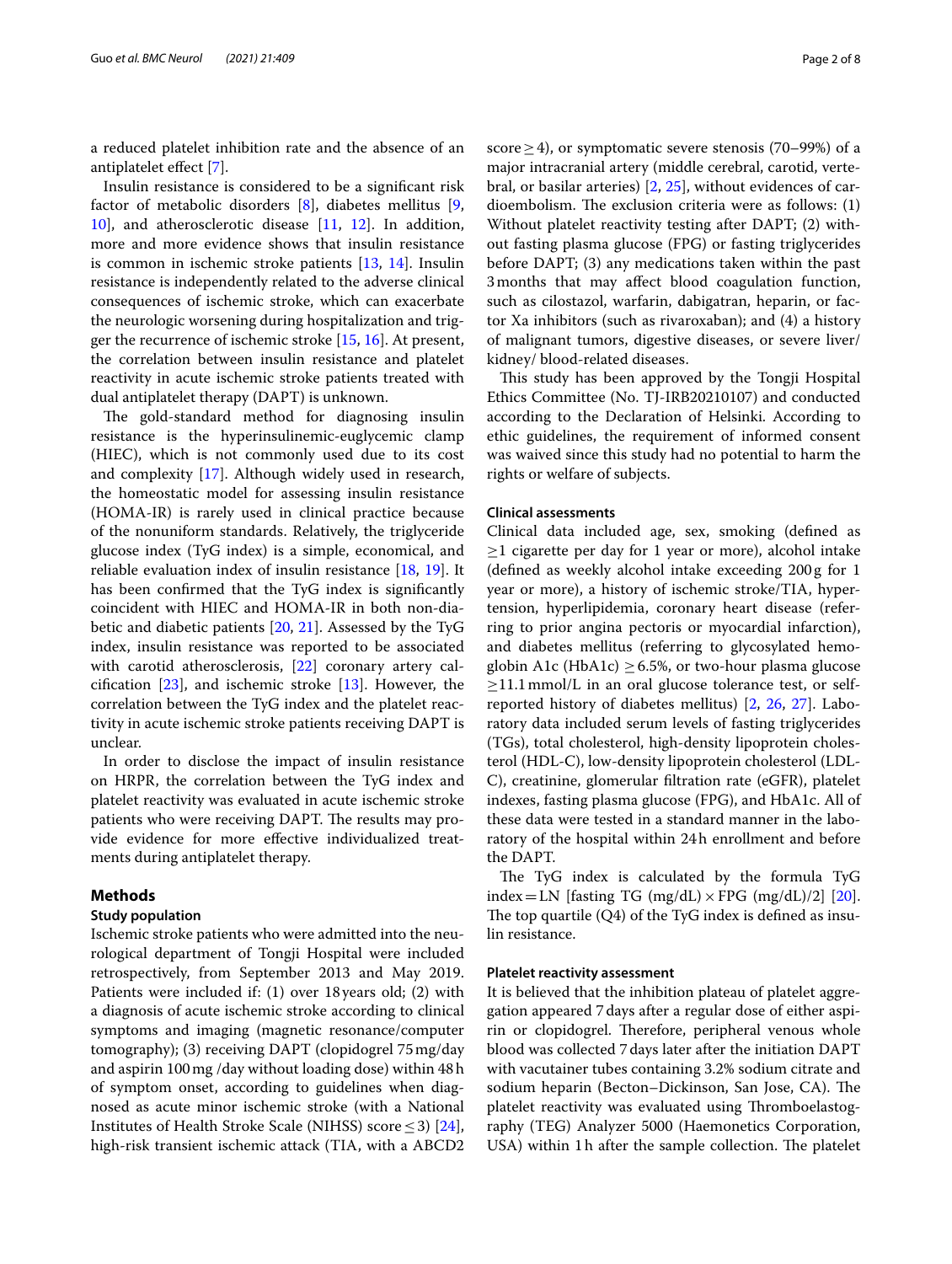reactivity induced by arachidonic acid (AA) and adenosine diphosphate (ADP) activators was tested according to the manufacturer's instructions. The maximum amplitude (MA) is the maximum intensity of the clot, which represents the maximum platelet function that can be stimulated in the blood sample. The  $MA<sub>ADP</sub>$  represents the ADP-induced clot strength while the  $MA_{AA}$  represents that was induced by AA. The  $MA<sub>fiberin</sub>$  represents the activator-induced clot strength (measurement of fibrin contribution) while the  $MA$ <sub>thrombin</sub> represents that was induced by thrombin. The platelet inhibition rate induced by AA or ADP was calculated using the following formula: inhibition rate (%) = [( $MA$ <sub>thrombin</sub> –  $MA$ <sub>ADP</sub> or  $MA_{AA}$ )/( $MA_{thrombin}$  –  $MA_{fibrin}$ )] × 100%. Aspirin HRPR was defned as AA% <50, and clopidogrel HRPR was defined as ADP% <30 or  $MA<sub>ADP</sub> > 47$  mm [[28,](#page-6-26) [29\]](#page-6-27).

#### **Statistical analysis**

Statistical analysis was completed using IBM SPSS 22.0 software (IBM Corp., Armonk, NY, USA). *P* < 0.05 was considered as statistically signifcant diference. Categorical variables are shown as frequencies (percentages) and continuous variables as medians [interquartile range] for data with a skewed distribution. Patients were grouped by the TyG index quartiles and

the clinical data were compared among groups using the Chi-square test or Kruskal–Wallis test.

For further analysis, patients were divided into aspirin HRPR and non-HRPR groups. Subsequently, the Chi-square or Mann–Whitney *U* test was used to compare the demographic and clinical characteristics between groups. Potential confounders were adjusted by multivariable logistic models. The results were shown as adjusted odds ratios (ORs) with 95% confdence intervals (CIs).

#### **Results**

#### **Demographics and clinical characteristics**

In the present study, 1002 patients were analyzed (Fig. [1](#page-2-0)). Values of the TyG index were divided into quartiles: Q1: TyG<2.02 (*n*=250); Q2: TyG=2.02–2.27 (*n*=251); Q3: TyG = 2.27–2.52 ( $n = 251$ ); and Q4: TyG  $\geq$  2.52 ( $n = 250$ ).

The baseline demographics and clinical characteristics of patients are described in Table [1.](#page-3-0) Comparing among diferent quartiles, a higher TyG index was related to a higher percentage of males, a history of diabetes mellitus, non-smoking cohorts, as well as the elevation of triglycerides, total cholesterol, HDL-C, LDL-C, creatinine, platelet count, fasting glucose, and HbA1c (*P*<0.05).

<span id="page-2-0"></span>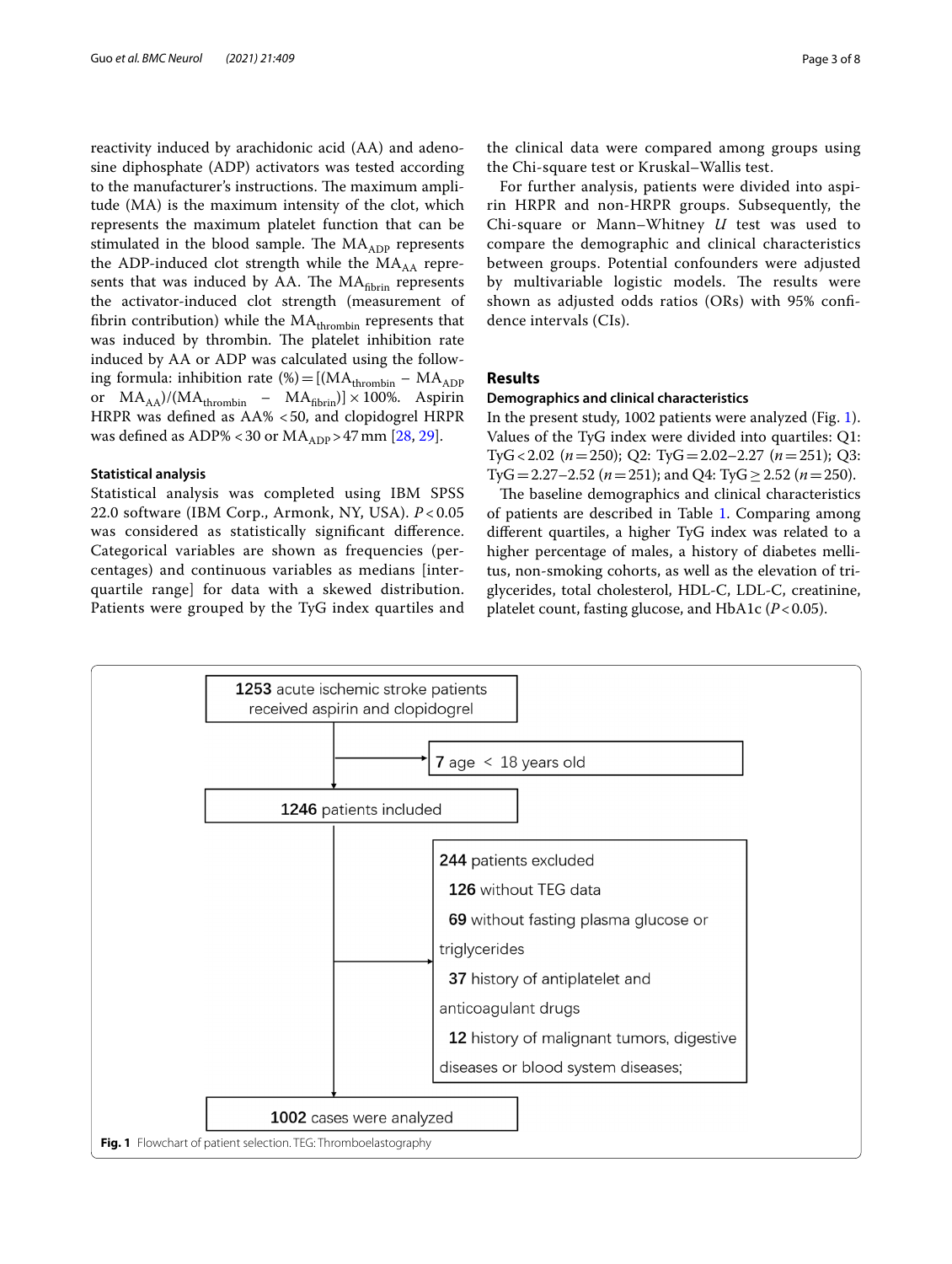| <b>Characteristics</b>            | Q1 (<2.02) ( $n = 250$ ) | Q2 (2.02–2.27) ( $n = 251$ ) | Q3 (2.27–2.52) ( $n = 251$ ) | $Q4$ ( $\geq$ 2.52) (n = 250) | <b>P</b> Value |
|-----------------------------------|--------------------------|------------------------------|------------------------------|-------------------------------|----------------|
| Age, y                            | 57.0 [50.0-65.0]         | 57.0 [50.0-65.0]             | 58.0 [50.0-65.0]             | 58.0 [52.0-64.3]              | 0.737          |
| Male, n (%)                       | 207 (82.8)               | 183 (72.9)                   | 170(67.7)                    | 166 (66.4)                    | < 0.001        |
| Smoking, n (%)                    | 140 (56.0)               | 126 (50.2)                   | 112 (44.6)                   | 113 (45.2)                    | 0.038          |
| Alcohol intake, n (%)             | 117(46.8)                | 106(42.2)                    | 95 (37.8)                    | 95 (38.0)                     | 0.135          |
| Medical history, n (%)            |                          |                              |                              |                               |                |
| History of stroke/TIA             | 49 (19.6)                | 47 (18.7)                    | 39 (15.5)                    | 55 (22.0)                     | 0.322          |
| Hypertension                      | 173 (69.2)               | 158 (62.9)                   | 177 (70.5)                   | 170 (68.0)                    | 0.288          |
| Diabetes mellitus                 | 64(25.6)                 | 55 (21.9)                    | 70 (27.9)                    | 149 (59.6)                    | < 0.001        |
| Hyperlipidemia                    | 21(8.4)                  | 27(10.8)                     | 27(10.8)                     | 37 (14.8)                     | 0.149          |
| Coronary heart disease            | 23(9.2)                  | 16(6.4)                      | 22(8.8)                      | 26(10.4)                      | 0.440          |
| <b>Biochemical indexes</b>        |                          |                              |                              |                               |                |
| Triglyceride (mmol/L)             | $2.5$ [ $2.2 - 2.9$ ]    | $3.3$ [ $3.1 - 3.7$ ]        | $4.0$ [3.5-4.3]              | $4.6$ [3.9-5.2]               | < 0.001        |
| Total cholesterol (mmol/L)        | $1.0$ $[0.8 - 1.3]$      | $1.2$ [0.9-1.7]              | $1.4$ [1.1-1.9]              | $1.6$ [1.1-2.3]               | < 0.001        |
| HDL-C (mmol/L)                    | $0.9$ [0.7-1.0]          | $0.9$ $[0.8 - 1.1]$          | $0.9$ [0.8-1.1]              | $1.0$ $[0.8 - 1.1]$           | < 0.001        |
| LDL-C (mmol/L)                    | $1.3$ [1.1-1.6]          | $2.0$ [1.7-2.3]              | $2.5$ $[2.1 - 2.9]$          | $2.9$ $[2.3 - 3.6]$           | < 0.001        |
| Creatinine (µmol/L)               | 74.0 [65.0-87.0]         | 71.0 [61.0-83.0]             | 72.0 [62.0-83.0]             | 71.0 [59.0-84.0]              | 0.041          |
| eGFR (mL/min/1.73m <sup>2</sup> ) | 94.8 [80.6-105]          | 96.1 [84.9-104]              | 92.3 [83.1-103]              | 95.4 [81.4-103]               | 0.580          |
| Platelet count $(x 10^9/L)$       | 211 [169-247]            | 209 [175-258]                | 211 [178-250]                | 220 [184-259]                 | 0.039          |
| PDW (fL)                          | 13.5 [11.9-15.1]         | 13.1 [11.7-14.9]             | 13.3 [11.9-15.3]             | 13.2 [11.7-14.9]              | 0.617          |
| <b>P-LCR (%)</b>                  | 33.8 [28.2-40.4]         | 32.4 [27.0-39.7]             | 32.0 [26.6-39.7]             | 32.9 [27.0-38.5]              | 0.210          |
| Fasting glucose (mmol/L)          | $4.9$ [ $4.6 - 5.3$ ]    | $5.1$ [4.8-5.5]              | $5.4$ [5.1-6.1]              | $7.1$ [5.8-10.0]              | < 0.001        |
| HbA1c (%)                         | $5.7$ [5.5-6.2]          | $5.7$ [5.5-6.1]              | $5.8$ [5.5-6.3]              | $6.7$ [5.8-10.3]              | < 0.001        |

<span id="page-3-0"></span>**Table 1** Patient baseline characteristics according to TyG index quartiles

Data given as *n* (%) or median [interquartile range]

Abbreviations: *TyG index* triglyceride glucose index, *Q1–Q4* TyG index quartiles, *TIA* transient ischemic attack, *HDL-C* high-density lipoprotein cholesterol, *LDL-C* lowdensity lipoprotein cholesterol, *eGFR* glomerular fltration rate, *PDW* platelet distribution width, *P-LCR* platelet large cell ratio, *HbAc1* glycosylated hemoglobin A1c

#### **Relationship between TyG index and platelet reactivity**

Comparisons among different quartiles revealed that patients with a higher TyG index had higher levels of MA (the median values were 61.8, 62.1, 62.7, and 63.1 mm in each quartile respectively,  $P = 0.004$ ) and lower levels of AA% (the median values were 99.0, 97.4, 96.2, and 93.0% in each quartile respectively, *P* < 0.001). However, there was no significant difference of either  $MA<sub>ADP</sub>$  or ADP% levels among the quartiles (Table [2](#page-3-1)).

There were 12.97% patients who were identified as having aspirin HRPR. The prevalence of aspirin HRPR was increased in the higher quartile of the TyG index (7.2% vs. 12.0% vs. 14.7% vs. 18.0%, *P*=0.003). Relatively, there was no signifcant diference in the prevalence of the clopidogrel HRPR among the TyG index quartiles (Table [2](#page-3-1)).

#### **Risk factors of aspirin HRPR**

To disclose the risk factors for aspirin HRPR, the included patients were divided into two groups,

<span id="page-3-1"></span>

| <b>Characteristics</b>  | $Q1$ (< 2.02) (n = 250) | Q2 (2.02–2.27) ( $n = 251$ ) | Q3 (2.27–2.52) ( $n = 251$ ) | $Q4 (>2.52) (n = 250)$ | <b>P</b> Value |
|-------------------------|-------------------------|------------------------------|------------------------------|------------------------|----------------|
| MA (mm)                 | 61.8 [57.8-65.2]        | $62.1$ [58.2-65.5]           | 62.7 [59.2-66.3]             | 63.1 [59.7-66.5]       | 0.004          |
| $MAADP$ (mm)            | $30.9$ [18.1-42.5]      | 31.0 [16.8-41.3]             | 31.6 [18.6-42.5]             | 30.0 [18.3-42.2]       | 0.645          |
| ADP% (%)                | 58.4 [39.1-81.4]        | $60.2$ [40.1-85.1]           | 58.2 [35.5-82.3]             | $61.6$ [41.9-86.0]     | 0.306          |
| AA% (%)                 | 99.0 [87.2-100]         | 97.4 [83.7-100]              | 96.2 [77.9-100]              | 93.0 [70.0-98.9]       | < 0.001        |
| Clopidogrel HRPR, n (%) | 40(16.0)                | 43 (17.1)                    | 54(21.5)                     | 51(20.4)               | 0.338          |
| Aspirin HRPR, n (%)     | 18 (7.2)                | 30(12.0)                     | 37 (14.7)                    | 45 (18.0)              | 0.003          |

Data given as *n* (%) or median [interquartile range]

Abbreviations: *TyG index* triglyceride glucose index, Q1-Q4 TyG index quartiles, *MA* maximum amplitude, *MA<sub>ADP</sub>* ADP-induced platelet-fibrin clot maximum amplitude, *ADP%* inhibition rate of adenosine diphosphate (ADP), *AA%* inhibition rate of arachidonic acid (AA), *HRPR* high residual on-treatment platelet reactivity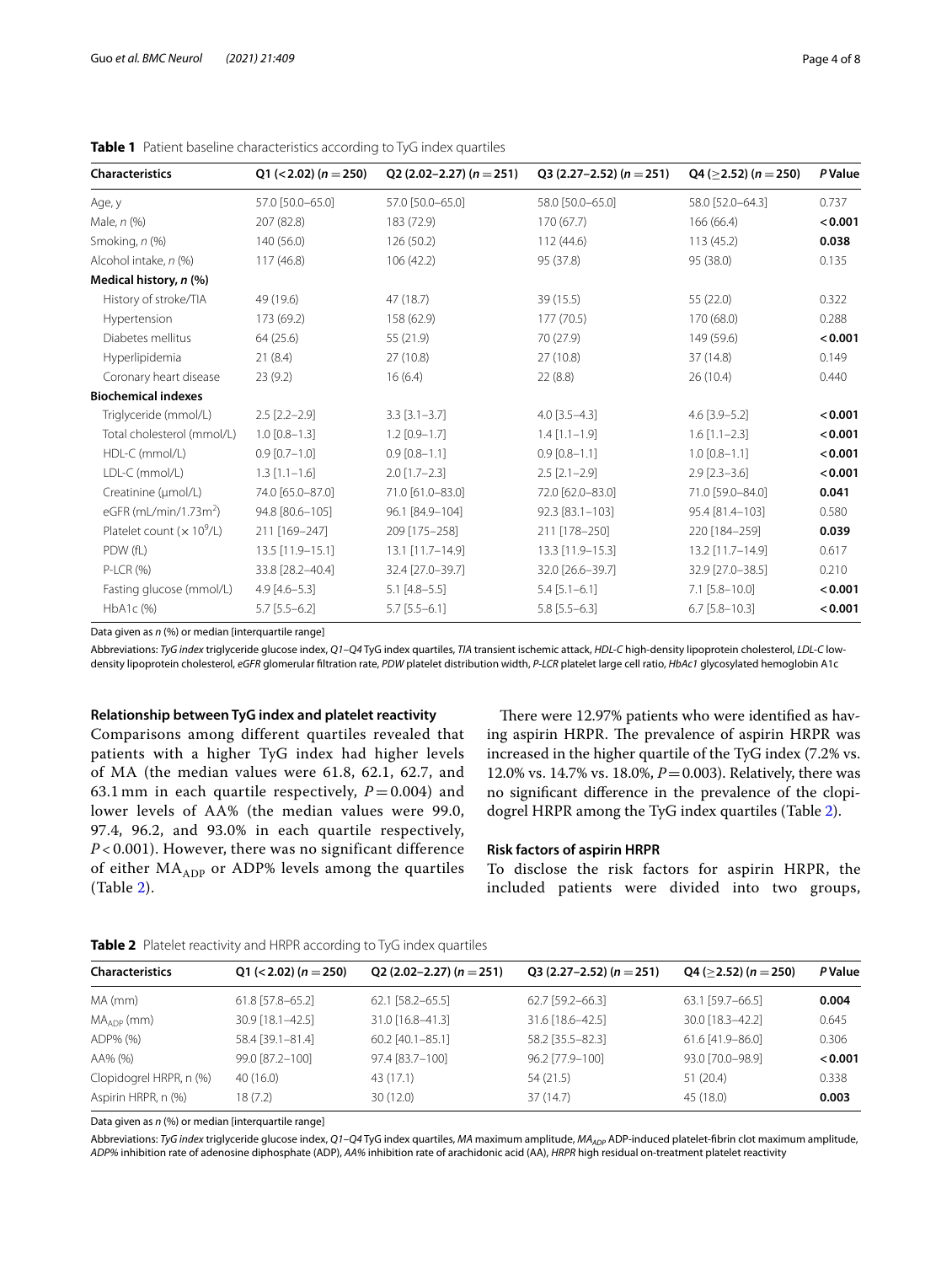non-HRPR and HRPR. The baseline demographic data, clinical characteristics, and laboratory data were compared. It demonstrated that the history of stroke/TIA, triglycerides, LDL-C, fasting glucose, and TyG index quartiles were signifcantly diferent between groups (Table [3](#page-4-0)). After adjustment for the potential confounders (history of stroke/TIA), compared with that in the Q1 quartile, the TyG index in either Q2, Q3 or Q4 was independently related to the aspirin HRPR in acute ischemic stroke patients taking DAPT ( $Q2$ :  $OR = 1.76$ , 95% CI 0.95–3.26; Q3: OR =2.29, 95% CI 1.27–4.16; Q4: OR=2.81, 95% CI 1.57–5.01; *P* < 0.05). Moreover, insulin resistance, presented by the Q4 quartile of the TyG index, was confrmed as an independent risk factor for the aspirin HRPR when comparing with the noninsulin resistance cohort  $(Q1+ Q2+Q3)$   $(OR=1.69,$ 95% CI 1.14–2.51,  $P = 0.009$ ).

<span id="page-4-0"></span>**Table 3** Risk factors for aspirin HRPR

#### **Discussion**

In the present study, it was found that as the TyG index increased, the prevalence of diabetes, blood lipids, and glucose levels were elevated significantly. The TyG index was signifcantly correlated with the increased platelet reactivity and decreased response to aspirin in acute ischemic stroke patients who received DAPT; the insulin resistance was an independent risk factor for aspirin HRPR. This suggested that insulin resistance may increase the progression and recurrence of ischemic stroke by decreasing the platelet reactivity to aspirin in patients receiving DAPT.

It is well known that insulin resistance is closely related to hyperglycemia and abnormal lipid metabolism. In the process of body glucose balance, insulin resistance afects the expression and activity of glucose transporters, thereby increasing the accumulation of glucose in

| <b>Characteristics</b>            | Non-HRPR ( $n = 872$ ) | <b>HRPR</b> ( $n = 130$ ) | <b>P</b> Value |
|-----------------------------------|------------------------|---------------------------|----------------|
| Age (y)                           | 57.0 [50.0-65.0]       | 58.0 [50.8-66.0]          | 0.545          |
| Male, n (%)                       | 632 (72.5)             | 94 (72.3)                 | 0.968          |
| Smoking, n (%)                    | 428 (49.1)             | 63 (48.5)                 | 0.895          |
| Alcohol intake, n (%)             | 361 (41.4)             | 52 (40.0)                 | 0.763          |
| Medical history, n (%)            |                        |                           |                |
| History of stroke/TIA             | 155 (17.8)             | 35 (26.9)                 | 0.013          |
| Hypertension                      | 591 (67.8)             | 87 (66.9)                 | 0.846          |
| Diabetes mellitus                 | 295 (33.8)             | 43 (33.1)                 | 0.865          |
| Hyperlipidemia                    | 99 (11.4)              | 13(10.0)                  | 0.648          |
| Coronary heart disease            | 77 (8.80)              | 10(7.70)                  | 0.667          |
| Laboratory data                   |                        |                           |                |
| Triglyceride (mmol/L)             | 3.46 [2.81-4.18]       | 3.84 [3.09-4.40]          | 0.001          |
| Total cholesterol (mmol/L)        | 1.23 [0.92-1.07]       | 1.30 [1.02-1.88]          | 0.141          |
| HDL-C (mmol/L)                    | $0.92$ [0.79-1.07]     | $0.92$ [0.77-1.09]        | 0.902          |
| LDL-C (mmol/L)                    | 2.08 [1.49-2.68]       | 2.33 [1.80-3.00]          | 0.001          |
| Creatinine (µmol/L)               | 72.0 [62.0-85.0]       | 73.0 [62.8-83.0]          | 0.763          |
| eGFR (mL/min/1.73m <sup>2</sup> ) | 94.4 [82.5-103]        | 94.4[80.9-105]            | 0.891          |
| Platelet count $(x 10^9/L)$       | 211 [177-251]          | 221 [180-264]             | 0.060          |
| PDW (fL)                          | 13.3 [11.8-15.0]       | 13.3 [11.9-15.1]          | 0.935          |
| P-LCR (%)                         | 33.0 [27.3-39.7]       | 32.1 [27.0-38.3]          | 0.593          |
| Fasting glucose (mmol/L)          | 5.29 [4.84-6.29]       | 5.55 [5.05-6.75]          | 0.010          |
| HbA1c (%)                         | 5.80 [5.50-6.50]       | 5.90 [5.60-6.80]          | 0.297          |
| MA (mm)                           | 62.4 [58.7-66.0]       | 63.6 [58.2-66.1]          | 0.337          |
| TyG index quartiles               |                        |                           | < 0.001        |
| Q1 (< 2.02)                       | 232 (26.6)             | 18 (13.8)                 |                |
| $Q2(2.02 - 2.27)$                 | 221 (25.3)             | 30(23.1)                  |                |
| $Q3(2.27 - 2.52)$                 | 214 (24.5)             | 37 (28.5)                 |                |
| $Q4$ ( $\geq$ 2.52)               | 205 (23.5)             | 45 (34.6)                 |                |

Data given as *n* (%) or median [interquartile range]

Abbreviations: *TIA* transient ischemic attack, *HDL-C* high-density lipoprotein cholesterol, *LDL-C* low-density lipoprotein cholesterol, *eGFR* glomerular fltration rate, *PDW* platelet distribution width, *P-LCR* platelet large cell ratio, *HbAc1* glycosylated hemoglobin A1c, *MA* maximum amplitude, *TyG index* triglyceride glucose index, *Q1–Q4* TyG index quartiles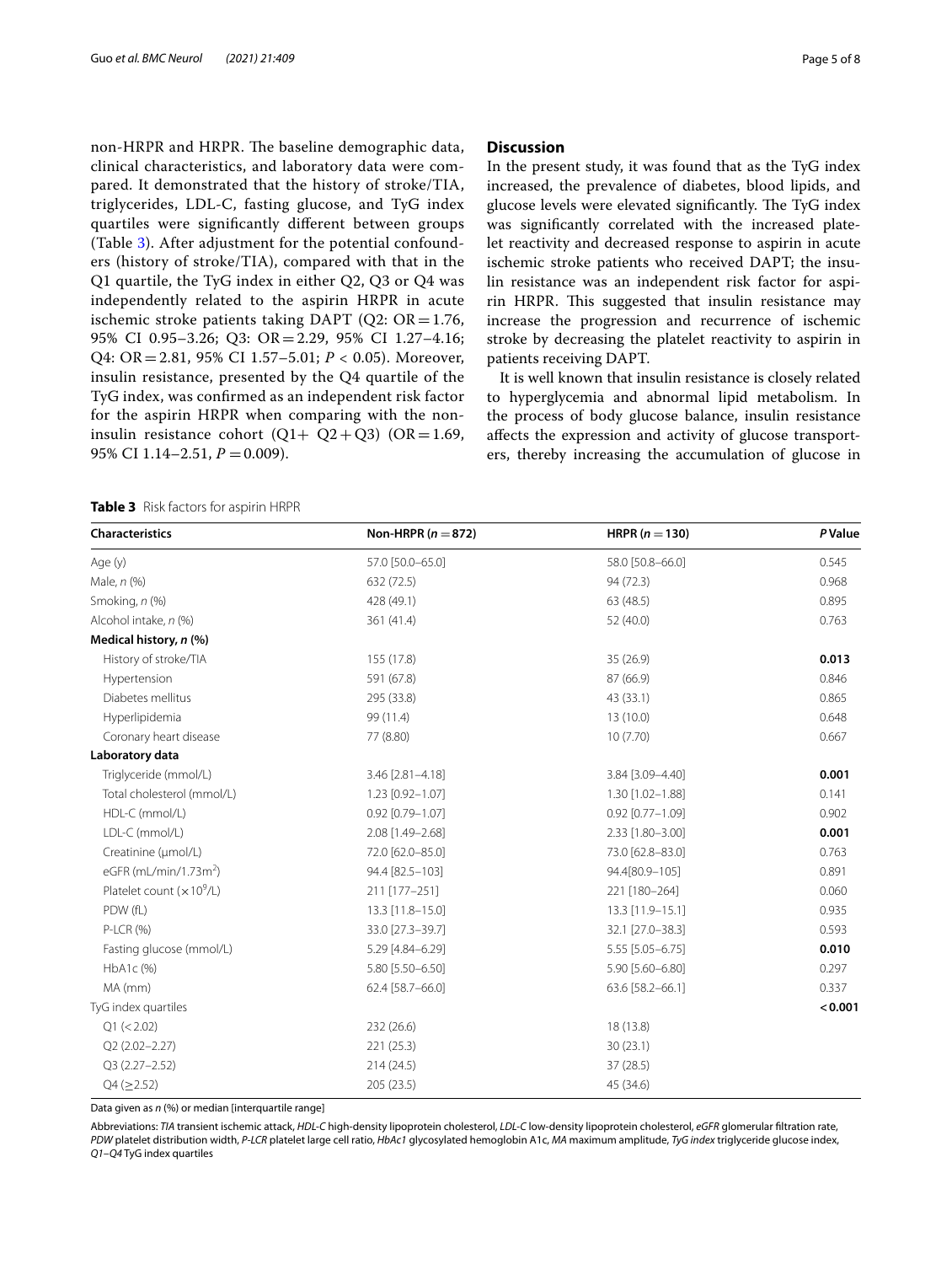the circulatory system and forming hyperglycemia [\[30](#page-6-28)]. Similarly, during the process of lipid metabolism, insulin resistance increases the synthesis of triglycerides and their release, leading to increased triglycerides in plasma [[31\]](#page-6-29). Both high blood glucose and abnormal lipid metabolism can afect insulin activity and exacerbate the insulin resistance. The TyG index has been proved to consistent with the "gold standard" for diagnosing insulin resistance, HIEC [[17](#page-6-15)]. In the present study, it was demonstrated that a higher TyG index is related to diabetes mellitus, triglycerides, total cholesterol, and LDL-C, which suggests that the TyG index is a reliable alternative index for evaluating the insulin resistance.

Previous studies have found that insulin resistance is usually associated with platelet activation [[32–](#page-6-30)[34\]](#page-7-0). Insulin resistance could cause not only chronic infammation but also endothelial dysfunction, which contributes to the increase of platelet adhesion and aggregation. In addition, studies have found that, by improving insulin resistance, the use of insulin sensitizers or strict blood sugar control could reduce the risk of thrombosis [\[35](#page-7-1), [36\]](#page-7-2). In the present study, the highest levels of MA, representing increased platelet activation, were found in the highest quartile of the TyG index (insulin resistance group). However, further research is still needed to clarify the mechanism.

Previous studies have found that aspirin can decrease the risk of ischemic events by almost 10% or 20% in patients with or without diabetes, respectively [[37](#page-7-3)]. Relative to non-diabetic patients, aspirin is less efective at the prevention of cerebrovascular diseases in diabetic patients  $[38]$  $[38]$ . The aspirin HRPR is thought to contribute to this variation. Thromboxane A2 is an important positive feedback mediator involved in platelet activation. However, aspirin could irreversibly inhibit the transformation of arachidonic acid to thromboxane A2, leading to the reduction of platelet aggregation [\[39\]](#page-7-5). Previous studies have shown that insulin resistance could activate other regulatory pathways of platelets, instead of thromboxane A2, to reverse the platelet inhibition of aspirin [[40](#page-7-6), [41](#page-7-7)]. Here, it was found that patients with a higher TyG index had higher levels of AA%. Insulin resistance, presented by the highest quartile of the TyG index, was an independent risk factor for aspirin HRPR, which was supported by a previous study using a diferent method [[42\]](#page-7-8).

It is still controversial whether insulin resistance can infuence the clopidogrel HRPR. In one previous study involving 237 patients with recent ischemic stroke or TIA receiving aspirin or/and clopidogrel, insulin resistance assessed by HOMA-IR was found to be related to HRPR, which was not specially restricted by clopidogrel resistance  $[43]$  $[43]$ . In another study including 66 ischemic stroke or TIA patients with clopidogrel treatment, insulin resistance assessed by HOMA-IR was associated with clopidogrel resistance tested by multiple electrode aggregometry  $[44]$  $[44]$ . The present study demonstrated that insulin resistance cannot infuence the clopidogrel HRPR signifcantly. Relative to aspirin, clopidogrel resistance is more easily afected by confounding factors such as genes polymorphisms, which made it difficult to correlate insulin resistance with clopidogrel resistance. Further study of their relationship is needed.

Some limitations of this study should be addressed. First, since it was a retrospective study, some potential confounding factors for platelet reactivity, such as proton pump inhibitors, statins, or heterogeneity of metabolic genes, could not been evaluated. Second, measurement error of the system could not be completely ruled out since only one fasting test of triglyceride and glucose was performed. Third, the research subjects were from a cohort of Chinese patients, so extending these results to other cohorts may require careful interpretation and further researches.

#### **Conclusion**

In conclusion, we found that in acute ischemic stroke patients taking DAPT, the TyG index is associated with increased platelet activity and elevated prevalence of aspirin HRPR. The insulin resistance assessed by the TyG index could be an independent risk factor for aspirin HRPR. These results partly explained the higher risk of stroke recurrence in patients with insulin resistance despite receiving intensive antiplatelet therapy. Hence, personalized treatment strategies should be implemented by considering the TyG index in order to reduce the recurrence of ischemic events.

#### **Abbreviations**

DAPT: Dual Antiplatelet Therapy; TyG: Triglyceride glucose; HRPR: High High residual on-treatment platelet reactivity; ADP: Adenosine Diphosphate; AA: Arachidonic Acid; TIA: Transient Ischemic Attack; HIEC: Hyperinsulinemic-euglycemic clamp; HOMAIR: Homeostatic model for assessing insulin resistance; FPG: Fasting plasma glucose; HDL-C: High-density lipoprotein cholesterol; LDL-C: Low-density lipoprotein cholesterol; eGFR: Glomerular fltration rate; PDW: Platelet distribution width; P-LCR: Platelet large cell ratio; HbAc1: Glycosylated hemoglobin A1c; MA: Maximum amplitude.

#### **Acknowledgements**

We thank Dr. Guo Li and Mr. Renjie Feng for kindly participating in the data analysis.

#### **Authors' contributions**

YPG, JZ, YZ and HH collected the clinical data. YPG, DH and LSW processed statistical data. YPG, ZYY and WSQ drafted and revised the manuscript. XL and WSQ designed and guided the study. All authors read and approved the fnal manuscript.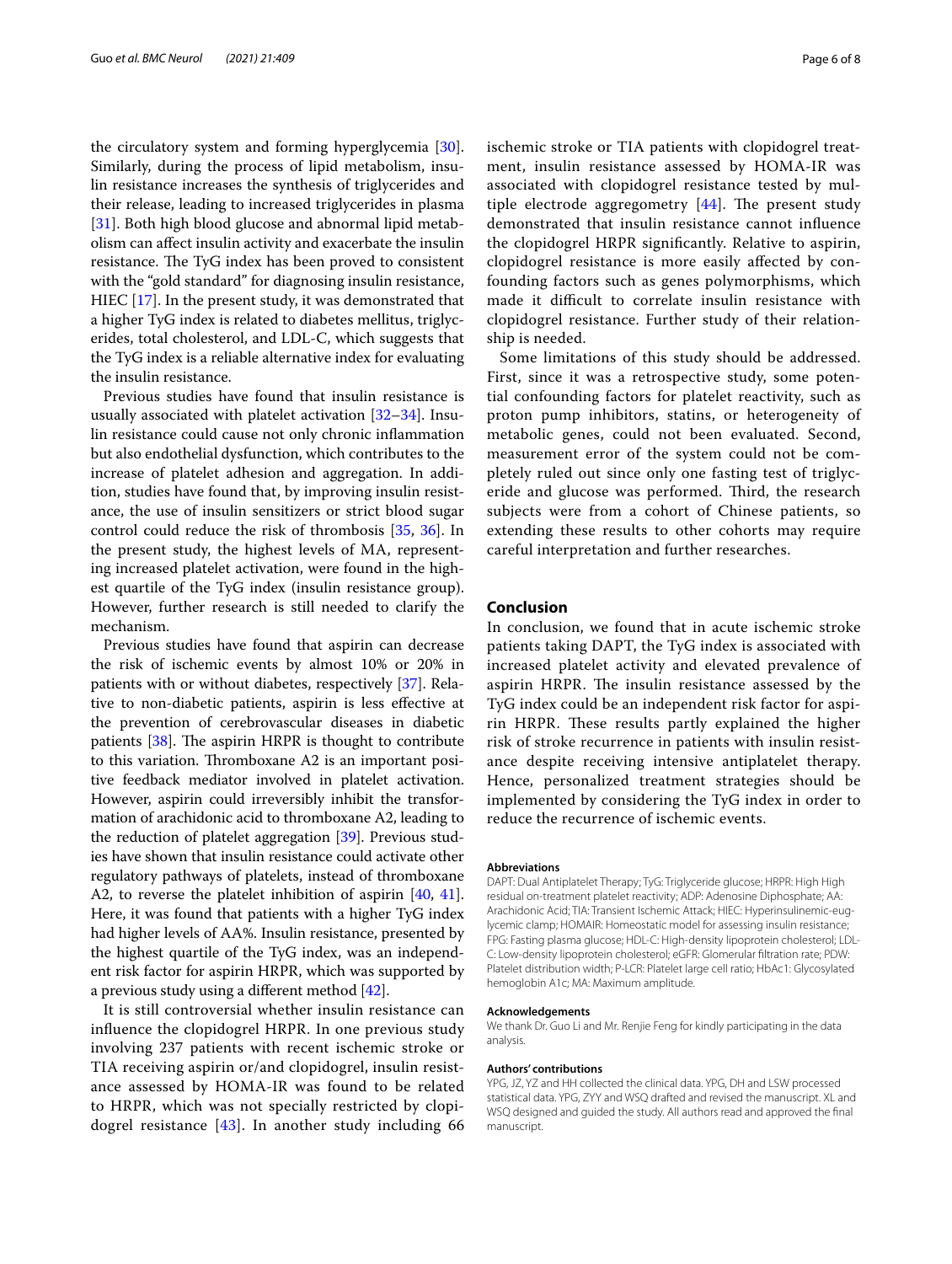#### **Funding**

This study was supported by the National Nature Science Foundation of China (81771341 to X. Luo), Key Research and Development Program of Hubei Province (2020BCA070 to X. Luo), the Application Foundation Frontier Special Project of Wuhan Science and Technology Bureau (2020020601012226 to X. Luo). X. Luo designed and guided the study. And this study was also supported by the Natural Science Foundation of Guangdong Province (2018A030313820 to D. He). D. He processed statistical data.

#### **Availability of data and materials**

All data generated or analyzed during this study are included in this published article.

#### **Declarations**

#### **Ethics approval and consent to participate**

This study has been approved by the Tongji Hospital Ethics Committee (No. TJ-IRB20210107) and conducted according to the Declaration of Helsinki. According to ethic guidelines, the requirement of informed consent was waived since this study had no potential to harm the rights or welfare of subjects.

#### **Consent for publication**

Not Applicable.

#### **Competing interests**

The authors declare that there is no confict of interest.

#### **Author details**

<sup>1</sup> Department of Neurology, Tongji Hospital, Tongji Medical College, Huazhong University of Science and Technology, Wuhan, Hubei 430030, People's Republic of China. <sup>2</sup> Department of Neurology, The First Affiliated Hospital, Sun Yat-sen University, Guangzhou, Guangdong, China. <sup>3</sup>Guangdong Provincial Key Laboratory for Diagnosis and Treatment of Major Neurological Diseases, National Key Clinical Department and Key Discipline of Neurology, Guangzhou, Guangdong, China.

## Received: 27 May 2021 Accepted: 18 October 2021

#### **References**

- <span id="page-6-0"></span>1. Powers WJ, Rabinstein AA, Ackerson T, et al. Guidelines for the early Management of Patients with Acute Ischemic Stroke: a guideline for healthcare professionals from the American Heart Association/American Stroke Association. Stroke. 2018;49(3):e46–e110.
- <span id="page-6-1"></span>2. Kernan WN, Ovbiagele B, Black HR, et al. Guidelines for the prevention of stroke in patients with stroke and transient ischemic attack: a guideline for healthcare professionals from the American Heart Association/ American Stroke Association. Stroke. 2014;45(7):2160–236.
- <span id="page-6-2"></span>3. Chen ZM, Jiang LX, Chen YP, et al. Addition of clopidogrel to aspirin in 45,852 patients with acute myocardial infarction: randomised placebocontrolled trial. Lancet. 2005;366(9497):1607–21.
- <span id="page-6-3"></span>4. Arsava EM, Kim GM, Oliveira-Filho J, et al. Prediction of early recurrence after acute ischemic stroke. JAMA Neurol. 2016;73(4):396–401.
- 5. Amarenco P, Lavallee PC, Labreuche J, et al. One-year risk of stroke after transient ischemic attack or minor stroke. N Engl J Med. 2016;374(16):1533–42.
- <span id="page-6-4"></span>6. Lovett JK, Dennis MS, Sandercock PA, Bamford J, Warlow CP, Rothwell PM. Very early risk of stroke after a frst transient ischemic attack. Stroke. 2003;34(8):e138–40.
- <span id="page-6-5"></span>7. Sof F, Marcucci R, Gori AM, Giusti B, Abbate R, Gensini GF. Clopidogrel non-responsiveness and risk of cardiovascular morbidity. An updated meta-analysis. Thromb Haemost. 2010;103(4):841–8.
- <span id="page-6-6"></span>8. Khan SH, Sobia F, Niazi NK, Manzoor SM, Fazal N, Ahmad F. Metabolic clustering of risk factors: evaluation of triglyceride-glucose index (TyG index) for evaluation of insulin resistance. Diabetol Metab Syndr. 2018;10:74.
- <span id="page-6-7"></span>9. Zhang M, Wang B, Liu Y, et al. Cumulative increased risk of incident type 2 diabetes mellitus with increasing triglyceride glucose index in

normal-weight people: The Rural Chinese Cohort Study. Cardiovasc Diabetol. 2017;16(1):30.

- <span id="page-6-8"></span>10. Lee DY, Lee ES, Kim JH, et al. Predictive value of triglyceride glucose index for the risk of incident diabetes: a 4-year retrospective longitudinal study. PLoS One. 2016;11(9):e0163465.
- <span id="page-6-9"></span>11. Lee EY, Yang HK, Lee J, et al. Triglyceride glucose index, a marker of insulin resistance, is associated with coronary artery stenosis in asymptomatic subjects with type 2 diabetes. Lipids Health Dis. 2016;15(1):155.
- <span id="page-6-10"></span>12. Lee SB, Ahn CW, Lee BK, et al. Association between triglyceride glucose index and arterial stifness in Korean adults. Cardiovasc Diabetol. 2018;17(1):41.
- <span id="page-6-11"></span>13. Shi W, Xing L, Jing L, et al. Value of triglyceride-glucose index for the estimation of ischemic stroke risk: insights from a general population. Nutr Metab Cardiovasc Dis. 2020;30(2):245–53.
- <span id="page-6-12"></span>14. Jing J, Pan Y, Zhao X, et al. Insulin resistance and prognosis of nondiabetic patients with ischemic stroke: the ACROSS-China study (abnormal glucose regulation in patients with acute stroke across China). Stroke. 2017;48(4):887–93.
- <span id="page-6-13"></span>15. Zhou Y, Pan Y, Yan H, et al. Triglyceride glucose index and prognosis of patients with ischemic stroke. Front Neurol. 2020;11:456.
- <span id="page-6-14"></span>16. Ago T, Matsuo R, Hata J, et al. Insulin resistance and clinical outcomes after acute ischemic stroke. Neurology. 2018;90(17):e1470–7.
- <span id="page-6-15"></span>17. Yusuf S, Hawken S, Ôunpuu S, et al. Obesity and the risk of myocardial infarction in 27 000 participants from 52 countries: a case-control study. Lancet. 2005;366(9497):1640–9.
- <span id="page-6-16"></span>18. Simental-Mendia LE, Rodriguez-Moran M, Guerrero-Romero F. The product of fasting glucose and triglycerides as surrogate for identifying insulin resistance in apparently healthy subjects. Metab Syndr Relat Disord. 2008;6(4):299–304.
- <span id="page-6-17"></span>19. Hong S, Han K, Park CY. The triglyceride glucose index is a simple and low-cost marker associated with atherosclerotic cardiovascular disease: a population-based study. BMC Med. 2020;18(1):361.
- <span id="page-6-18"></span>20. Guerrero-Romero F, Simental-Mendia LE, Gonzalez-Ortiz M, et al. The product of triglycerides and glucose, a simple measure of insulin sensitivity. Comparison with the euglycemic-hyperinsulinemic clamp. J Clin Endocrinol Metab. 2010;95(7):3347–51.
- <span id="page-6-19"></span>21. Vasques AC, Novaes FS, de Oliveira MS, et al. TyG index performs better than HOMA in a Brazilian population: a hyperglycemic clamp validated study. Diabetes Res Clin Pract. 2011;93(3):e98–e100.
- <span id="page-6-20"></span>22. Irace C, Carallo C, Scavelli FB, et al. Markers of insulin resistance and carotid atherosclerosis. A comparison of the homeostasis model assessment and triglyceride glucose index. Int J Clin Pract. 2013;67(7):665–72.
- <span id="page-6-21"></span>23. Kim MK, Ahn CW, Kang S, Nam JS, Kim KR, Park JS. Relationship between the triglyceride glucose index and coronary artery calcifcation in Korean adults. Cardiovasc Diabetol. 2017;16(1):108.
- <span id="page-6-22"></span>24. Wang Y, Wang Y, Zhao X, et al. Clopidogrel with aspirin in acute minor stroke or transient ischemic attack. N Engl J Med. 2013;369(1):11–9.
- <span id="page-6-23"></span>25. Samuels OB, Joseph GJ, Lynn MJ, Smith HA, Chimowitz MI. A standardized method for measuring intracranial arterial stenosis. AJNR Am J Neuroradiol. 2000;21(4):643–6.
- <span id="page-6-24"></span>26. Chen W, Pan Y, Jing J, et al. Recurrent Stroke in Minor Ischemic Stroke or Transient Ischemic Attack With Metabolic Syndrome and/or Diabetes Mellitus. J Am Heart Assoc. 2017;6(6):e005446.
- <span id="page-6-25"></span>27. Lo JW, Crawford JD, Samaras K, et al. Association of Prediabetes and Type 2 diabetes with cognitive function after stroke: a STROKOG collaboration study. Stroke. 2020;51(6):1640–6.
- <span id="page-6-26"></span>28. Rao Z, Zheng H, Wang F, et al. The association between high on-treatment platelet reactivity and early recurrence of ischemic events after minor stroke or TIA. Neurol Res. 2017;39(8):719–26.
- <span id="page-6-27"></span>29. Yang Y, Chen W, Pan Y, et al. Efect of ticagrelor versus clopidogrel on platelet reactivity measured by thrombelastography in patients with minor stroke or TIA. Aging (Albany NY). 2020;12(20):20085–94.
- <span id="page-6-28"></span>30. Du Z, Xing L, Lin M, Sun Y. Estimate of prevalent ischemic stroke from triglyceride glucose-body mass index in the general population. BMC Cardiovasc Disord. 2020;20(1):483.
- <span id="page-6-29"></span>31. Ferrannini E, Barrett EJ, Bevilacqua S, DeFronzo RA. Efect of fatty acids on glucose production and utilization in man. J Clin Invest. 1983;72(5):1737–47.
- <span id="page-6-30"></span>32. Kain K, Catto AJ, Grant PJ. Associations between insulin resistance and thrombotic risk factors in high-risk south Asian subjects. Diabet Med. 2003;20(8):651–5.